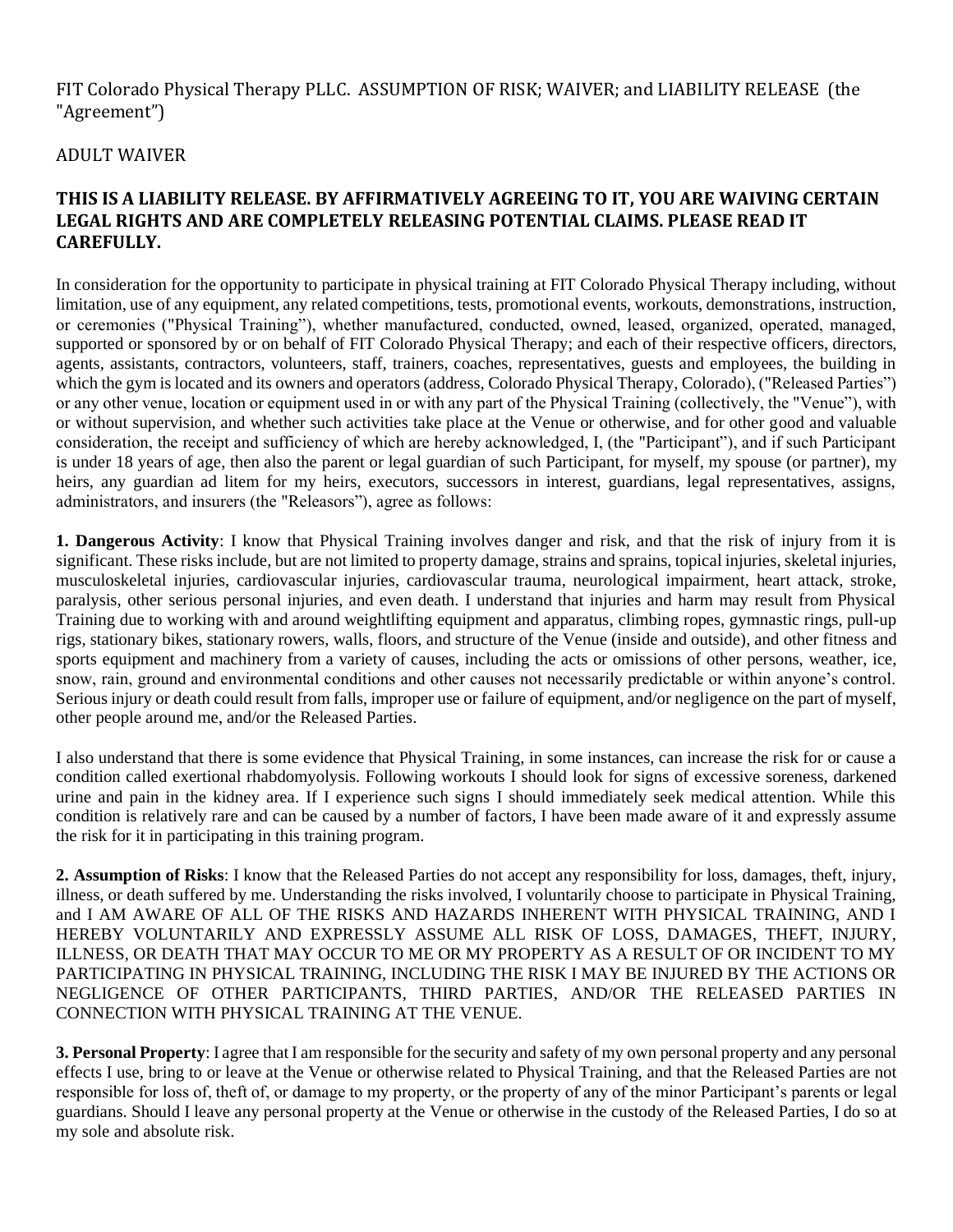**4. Liability Release and Waiver of Claims**: I hereby waive, unconditionally release, and forever discharge the Released Parties and the Venue from liability and further agree to indemnify, defend and hold harmless the Released Parties and the Venue from and against any and all claims, actions, demands, expenses (including legal costs) or losses for injury, illness, death or any other damage or law which may result from the my participation in Physical Training or accessing the Venue, due to any cause whatsoever (including negligence, breach of contract or breach of any statutory or other or other duty of care by the Released Parties or the Venue). This assumption of risk, waiver and release encompasses claims based on the Released Parties' negligence and gross negligence. I agree that, by signing this Agreement, it is my intention to give up my right to sue the Released Parties and the Venue, even if injury to myself is caused by the Released Parties' negligence or gross negligence. I agree to indemnify the Released Parties if I am responsible for injury, illness, death, or any other damage caused to a third party while participating in Physical Training at the Venue.

**5. Promise not to Bring Suit**: I hereby agree that the Releasors will not bring a claim against, sue, demand compensation from or attach the property or assets of the Released Parties or any of them, for any loss or damage arising or resulting from my participation in Physical Training or my travel to or presence at the Venue.

**6. Colorado Law, Jurisdiction**: This Agreement shall be governed by and construed under the laws of the State of Colorado, notwithstanding its conflict of law provisions. Any action or proceeding brought to enforce the terms of this Agreement or adjudicate any dispute arising out of this Agreement shall be exclusively brought in the County of Arapahoe, State of Colorado. The parties will not raise in connection therewith, and hereby waive, any defenses based upon venue, the inconvenience of the forum, the lack of personal jurisdiction, the sufficiency of service of process or the like in any such action, suit or proceeding brought in the State of Colorado. This Agreement fully, completely, and exclusively sets forth my agreement with the Released Parties on the matters set forth herein and may only be amended in a writing executed by both the Released Parties and myself.

**7. Severability**. In the event that any provision of this Agreement (or portion thereof) is determined by a court of competent jurisdiction to be invalid or otherwise unenforceable, such provision (or part thereof) shall be enforced or, if incapable of such enforcement, shall be deemed to be deleted from this Agreement, while the remainder of this Agreement shall continue in full force and remain in effect according to its stated terms and conditions.

8. **I UNDERSTAND AND ACKNOWLEDGE THAT BY AGREEING TO THIS AGREEMENT, I AM GIVING UP CERTAIN LEGAL RIGHTS, INCLUDING THE RIGHT TO RECOVER DAMAGES IN CASE OF INJURY, DEATH OR PROPERTY LOSS OR DAMAGE. I UNDERSTAND THAT THIS DOCUMENT IS A PROMISE NOT TO SUE AND A RELEASE OF AND INDEMNIFICATION FOR ALL CLAIMS.** 

## **I HAVE READ THIS ENTIRE AGREEMENT CAREFULLY, AND FULLY UNDERSTAND ALL OF ITS TERMS AND CONDITIONS; I AM PROVIDING MY ACKNOWLEDGMENT AND AGREEMENT THAT I HAVE HAD AN OPPORTUNITY TO CAREFULLY READ THE ENTIRE AGREEMENT AND TO HAVE ANY QUESTIONS ANSWERED TO MY SATISFACTION.**

I hereby represent, warrant and covenant to the Released Parties that each of the following is true and accurate:

I am at least 18 years of age and I have the right to contract in my own name. Or, I understand and agree that if I am signing this Agreement on behalf of my minor child, that I will be giving up the same rights for said minor as I would be giving up if I signed this document on my own behalf. I have read the above statements, understand the words and language in this Agreement and agree to them.

I have consulted with my physician about my desired participation in Physical Training, and will adhere to the guidelines that my doctor recommends; I am physically able to participate in the Physical Training; I do not suffer from ANY health conditions which may be aggravated by participating in Physical Training, including, but not limited to, heart conditions or high blood pressure, back, neck or other skeletal, muscular, respiratory or circulatory problems. I agree to participate in physical training sessions instructed by trainers affiliated with FIT Colorado Physical Therapy. I am fully aware these fitness sessions are of a nature and kind that are extremely strenuous and will push me to the limits of my physical abilities.